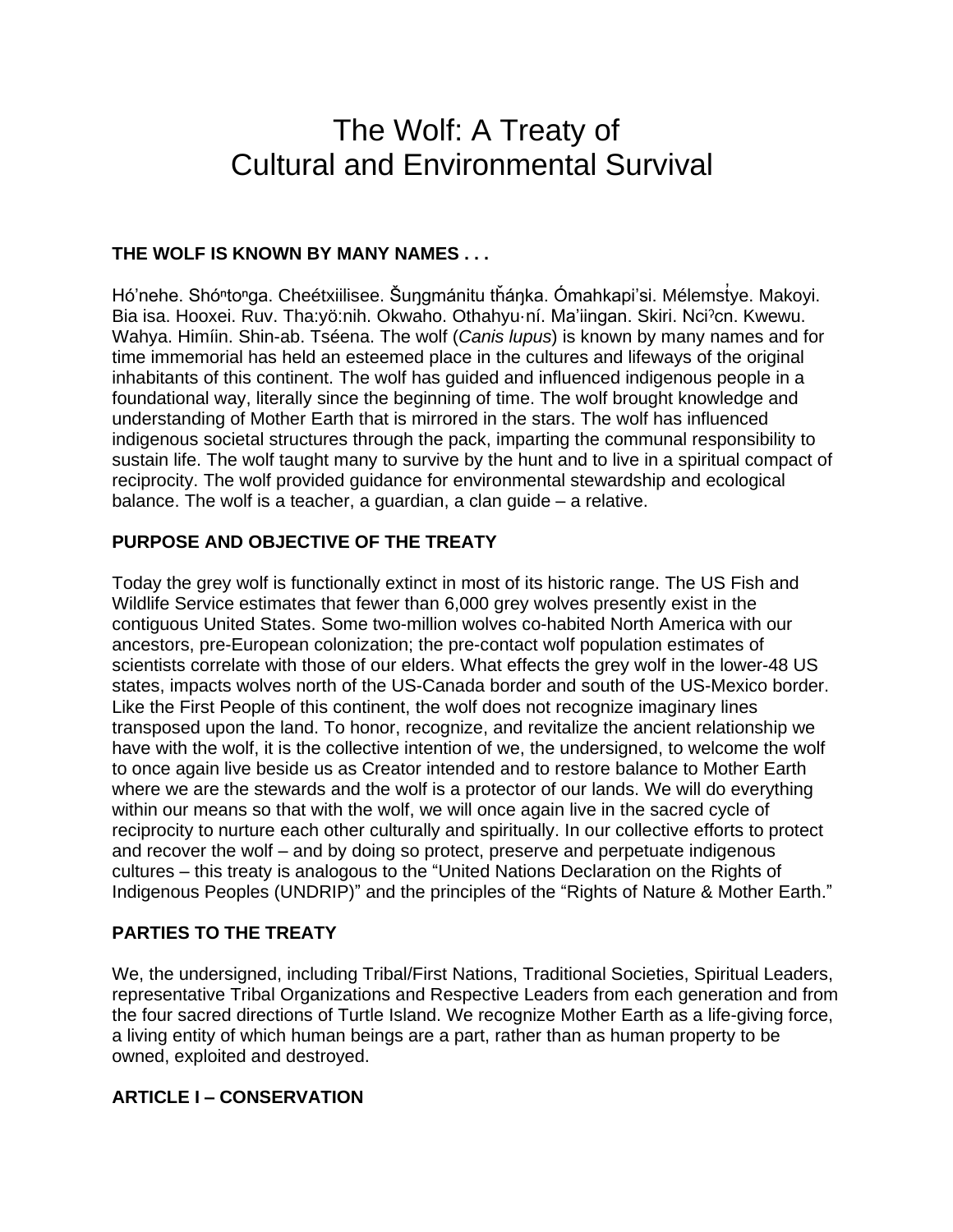Recognizing the wolf as a practitioner of conservation, we, collectively, reaffirm that our ancestors were conservationists before the term existed in the Western lexicon, and that in their honor we agree to perpetuate their principles of caring for Mother Earth that is today called conservation. Fundamental to that is respecting the interrelationships between us and "all our relations" which the wolf embodies. The wolf has a critical role in providing balance, health and structure to ecosystems which benefits a wide spectrum of life, be they two-legged, four-legged, winged, or those with roots. Grizzly bears, buffalo, beavers, songbirds, foxes, and pronghorn are among those aided by the wolf. Wolves prey on wild ungulates, those which are the most vulnerable due to age, injury or sickness, thus providing the healthy with a greater chance to survive and renew the herd. Where the wolf exists, so does balance: without overpopulations of elk, trees such as cottonwood, aspen, willow and serviceberry regenerate, providing crucial nesting and roosting sites for songbirds; enhancing root strength which protects streams from soil erosion, and in turn provides food and building elements for beavers whose dams then create ponds needed by fish; and finally, to enabling the growth of berry shrubs that provide sustenance for grizzly and black bears.

# **ARTICLE II – CULTURE**

The wolf taught us to hunt and imparted that "those with hooves and horns" would sustain us physically, but "those with paws and claws" were to provide spiritual sustenance. Wolves gave of themselves to enable us to live the "Dog Days," offering their progeny to accompany us, to help us travel and traverse vast distances, to protect us, as their descendants – domestic dogs – do today. We commit to perpetuate and continue our spiritual ceremonies, sacred societies, sacred narratives and sacred bundles in which the wolf has a unique place, which in practice is a means to embody the thoughts and beliefs of ecological balance. Realizing that the wolf is a foundation of our traditional ways, we commit to the ideal of preservation and restoration in all aspects of our respective cultures related to the wolf, including customs, practices, naming, beliefs, songs, astronomy and ceremonies.

## **ARTICLE III – MANAGEMENT PRINCIPLES**

The federal government has never developed a national strategy to recover wolves in the contiguous United States that is in accord with expanded protections. As a statement of sovereignty and cultural and environmental restoration we commit to rectify this omission. Recognizing that our collective objective is to see the wolf returned to areas of biologically suitable habitat on our traditional lands within the wolf's historic range pre-colonial contact, and for linkage zones to be established between the existing, fragmented populations, wolf management plans for Tribal/First Nations will be formulated from a cultural foundation, while accommodating the "best available science." We, collectively, recognize that our ancestors practiced the "best available science" in their stewardship of the land, as they lived in balance with our Mother Earth when the biomass was at its height. Spirituality informs the indigenous worldview, which includes our Traditional Ecological Knowledge (TEK). The US Fish and Wildlife Service describes TEK as "Native Science" gained "over hundreds or thousands of years through direct contact with the environment," and further expounds how TEK "encompasses the world view of indigenous people which includes ecology, spirituality, human and animal relationships, and more." Our TEK is the very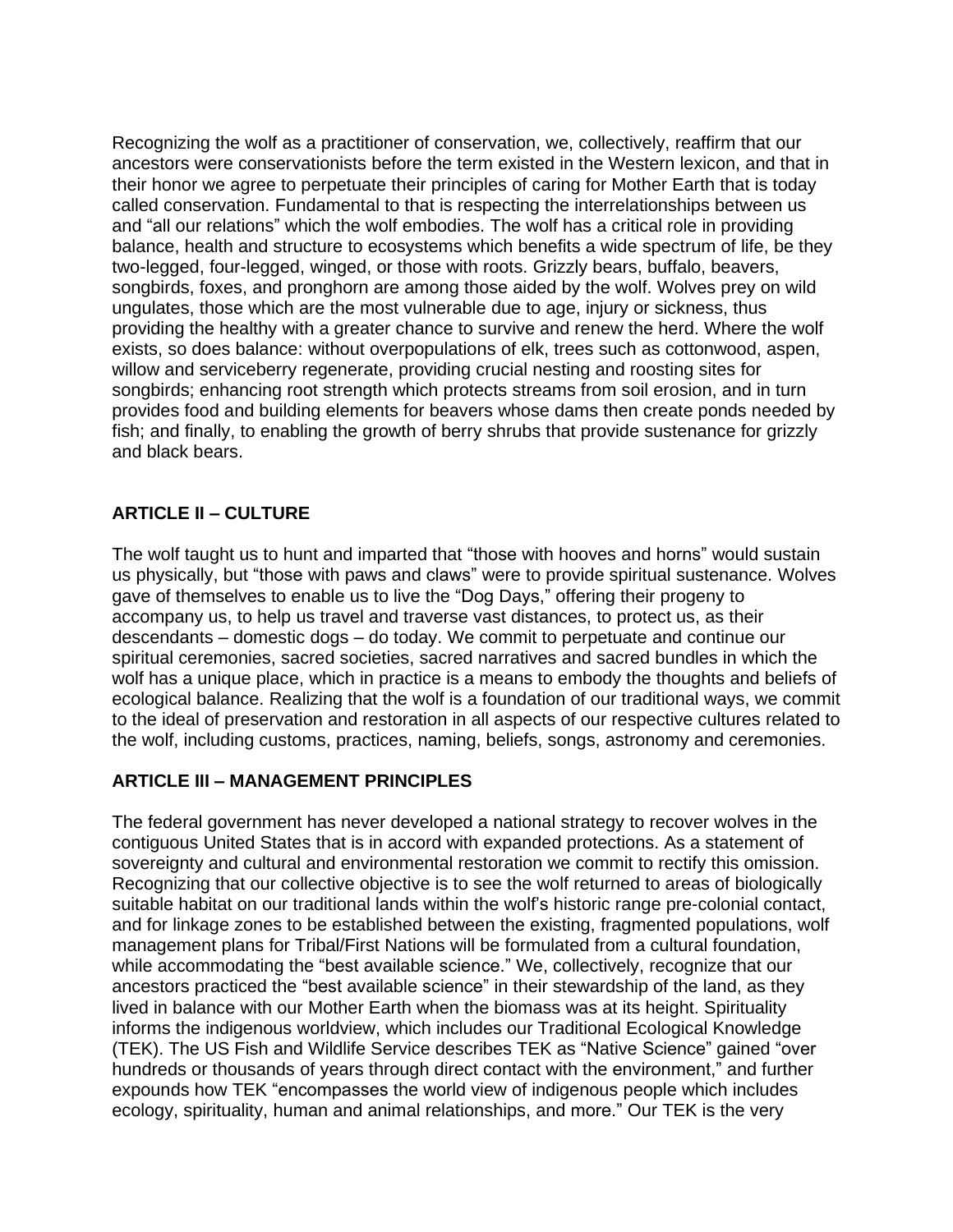definition of "the best available science." Our people applied their TEK for millennia prior to contact. "The idea that TEK has guided modern biology (or Western science) should encourage conservation biologists to investigate TEK more thoroughly," remains the prevailing finding of the US Fish and Wildlife Service. TEK will guide our management practices for the wolf and must now become a standard applied to federal, state and provincial management plans, following the examples of Rumphius, Linnaeus, Darwin and Merriam. Patterned on traditional practices, management objectives should strive for balance between maintaining our subsistence cultures where they are dependent upon viable ungulate populations, and the true recovery of the grey wolf population in the contiguous US.

# **ARTICLE IV – RECOVERY OBJECTIVES**

Tribal/First Nations have the legal responsibility and authority to protect our ecosystems in the best interests of our people. Our rights and interests do not stop at reservation or reserve boundaries, we have ancestral and treaty lands, Ceded Territories, and reserved rights on those lands. A multitude of scientists contributed to a United Nations report which warns that some one-million species are facing extinction. Since the Industrial Revolution, the decimation of 83% of the mammals on earth has been accelerated, resulting in the once-unimaginable reality that 96% of existing mammals on earth are either humans or livestock. By 1967, approximately 1,000 wolves survived in the US, ostensibly in the Great Lakes region; the slaughter of the wolf inspired by federal policies echoes that which resulted in the near extirpation of the buffalo and the grizzly. The wolf now occupies only 10% of its historic range and only 30% of existing suitable habitat. Tracts of current and ancestral Tribal/First Nations' territory comprise the 530,000 square miles of suitable wolf habitat in the lower-48 states. Areas of indigenous cultural significance in the southern Rocky Mountains, Grand Canyon, Cascade Mountains in Washington, Oregon and California, the Sierra Nevada and the Adirondacks all offer viable wolf habitat. The longterm survival of the grey wolf in the lower 48 depends upon the wolf's return to critical portions of its historic range. These ecosystems require healing, having lacked the presence of the wolf for multiple generations. By the US Fish and Wildlife Service's own population estimate, 6,000 wolves are below what scientists have identified as the minimum viable population size necessary to avoid extinction.

## **ARTICLE V – GOVERNMENT-TO-GOVERNMENT CONSULTATION**

The federal government has a fiduciary obligation to Tribal/First Nations, which includes providing government-to-government consultation on any Endangered Species listing or delisting decision that impacts Tribal/First Nations. Any proposal to delist the grey wolf fits that criteria. The same issues that threatened Tribal/First Nations in the grizzly delisting struggle will resurface with grey wolf delisting: potential harm to tribal sovereignty, undermining treaty rights, stripping religious and spiritual freedoms, and detrimental economic repercussions. Government-to-government consultation must not only be "thorough" and "meaningful" as mandated by Executive Order 13175, but it must adhere to the standard of "free, prior and informed consent." In 2010, the US endorsed the United Nations Declaration on the Rights of Indigenous Peoples (UNDRIP) but has yet to honor that commitment. In defense of our rights and the preservation of the grey wolf, we, the undersigned, invoke Articles 25 and 26 of UNDRIP.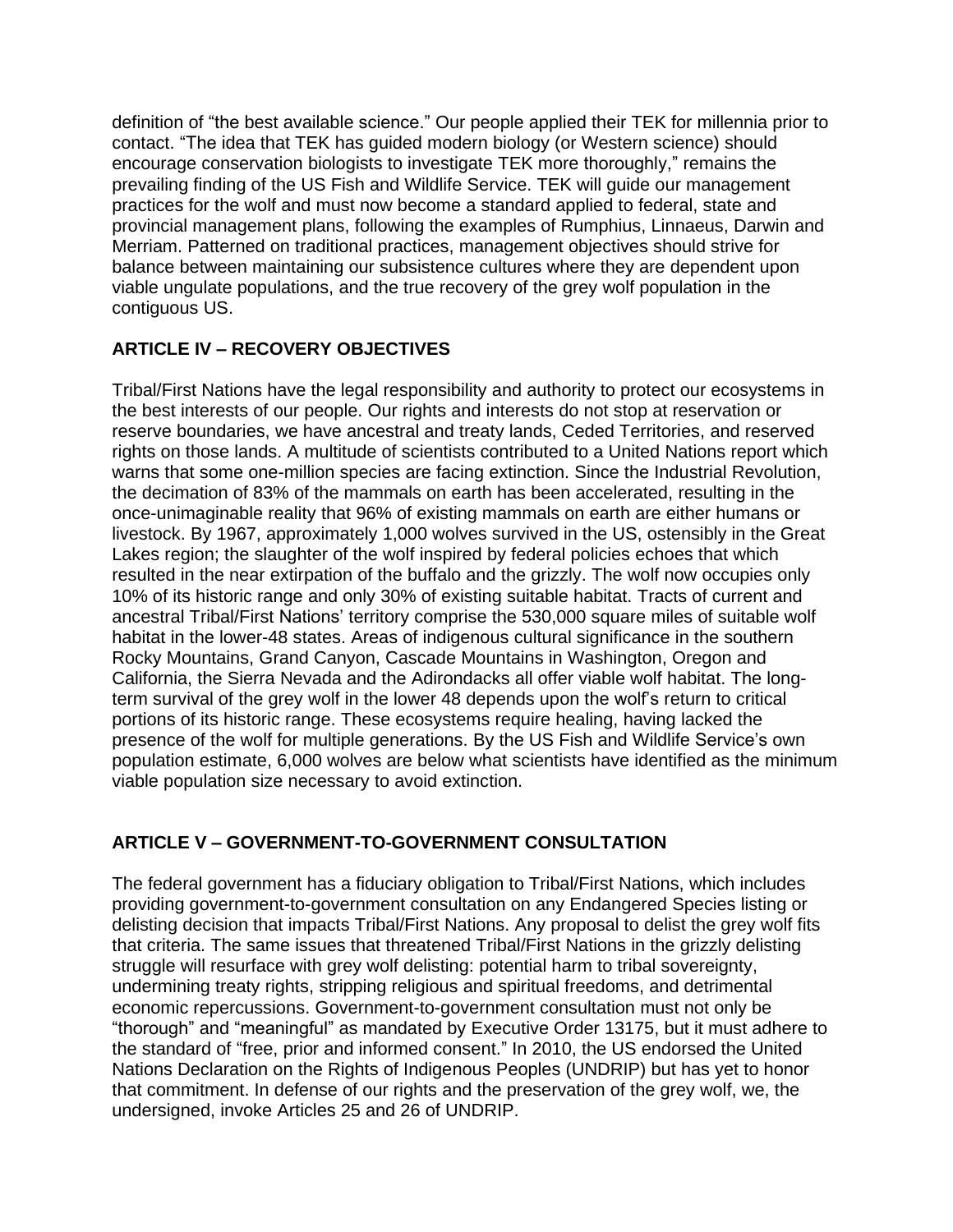# **ARTICLE VI – NATIVE AMERICAN ENDANGERED SPECIES ACT (NA-ESA)**

It has become the norm that federal agencies place a far greater emphasis upon the input of energy companies - with considerable influence being accorded extractive industry executives - in Endangered Species Act (ESA) listing and delisting decisions than is accorded Tribal/First Nations. That disregard of the federal-Indian trust responsibility has prompted tribal nations to explore the formulation of a Native American Endangered Species Act (NA-ESA). Sovereign tribal lands hold several T&E species and vital habitat, and it is time for tribal people to have a greater input into the management and protection of these species that hold great cultural significance. In the present political climate, for some species an NA-ESA may be the only viable path to survival. As Tribal/First Nations, our sovereignty is consistently compromised by the US Fish and Wildlife Service and the states in respect to wildlife management, including federal administration of the ESA on tribal lands. A NA-ESA would enhance tribal sovereignty, provide vocational opportunity for tribal members, and enable the melding of contemporary biological discipline with tribal Traditional Ecological Knowledge (TEK) in management policies and practices. The NA-ESA would, in essence, be a framework document that could be adopted and amended according to the criteria of individual Tribal/First Nations, be they cultural or economic, as opposed to a "one-size fits all" imposition. We, the undersigned, will continue to evaluate the pathway to a NA-ESA.

# **ARTICLE VII – ECONOMICS**

Recognizing the wolf as a traditional teacher and protector of our lands and people, we, respectively, will research economic development revolving around the wolf in an environmentally and culturally compatible manner, including eco-tourism models with wolf watching, photography and culturally oriented educational tourism, traditional crafts, publishing and literacy materials inspired by traditional narratives to which the wolf is central, and other beneficial by-products arising out of the wolf's gifts to us. Millions of visitors from around the world travel to Yellowstone National Park annually to catch a glimpse of the wolf, demonstrating that the wolf's hold upon the human imagination transcends ethnicity.

## **ARTICLE VIII – EDUCATION**

Education and outreach are essential to wolf recovery. Respecting all of the teachings we have received from the wolf, we, collectively, agree to develop programs revolving around the wolf as a means of transferring intergenerational knowledge to the younger and future generations and sharing knowledge amongst our respective Tribal/First Nations to both strengthen and reignite cultural ties that in some instances have been overwhelmed by colonization. We will not adopt state, provincial or federal wolf management plans, as all are infringements of our sovereignty and do not reflect our TEK. We will prioritize vocational and educational programs for our people, so that on our lands, they will be the leaders of our culturally compatible wolf management programs. Upon the signing of this treaty, any management removal of a wolf will be undertaken with ceremony, and such parts of the wolf that have always been kept in sacred bundles or used for traditional practices will be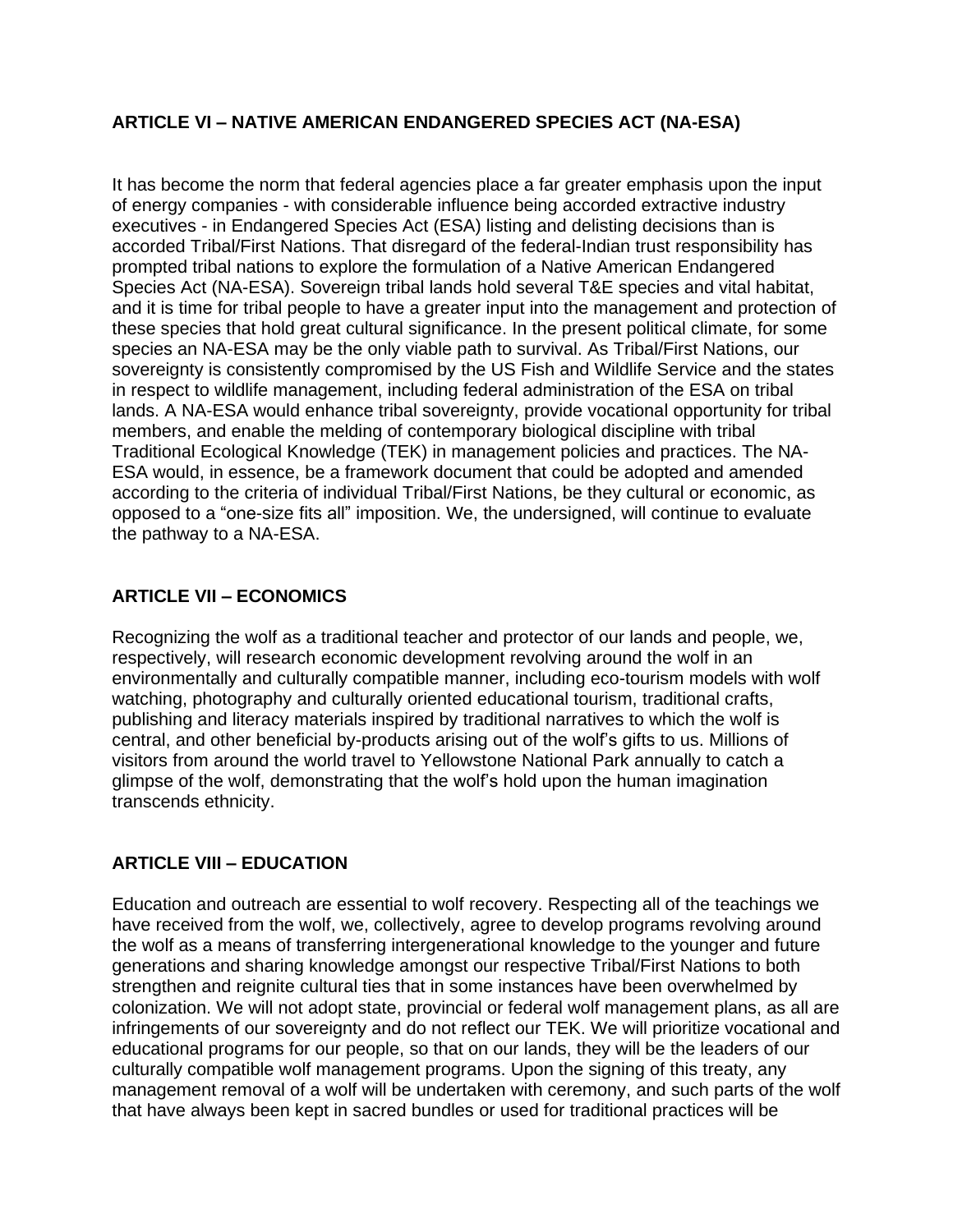provided to such persons qualified. We will seek to counter popular myths that have become talking points to justify the eradication of the wolf from large parts of its historic range. Contrary to popular mythology, domestic dogs pose a greater threat to people than wolves. Of an estimated 115,000 wolves worldwide, there are only ten recorded cases of fatal encounters with non-rabid wolves in the last half-century, two of those having occurred in North America. By comparison, dog bites are responsible for sixteen deaths per year in the US, with an estimated 4.7 million domestic dog bites reported annually.

# **ARTICLE IX – HUNTING**

At the inception of our relationship with the wolf, this sacred guide instilled the values of the hunt to our ancestors. Generally, current federal, state and provincial management plans that enable and elevate trophy hunting of species of immense cultural importance are antithetical to those ancient principles. Tribal/First Nations will not allow infringements of sovereignty by the influence of any de facto sovereign. We will formulate vocational and educational programs for our people, so that on our lands, they will be the leaders of our culturally compatible wolf management programs.

## **ARTICLE X – RESEARCH**

Recognizing that learning is a life-long process, we, collectively, agree to perpetuate knowledge-gathering and knowledge-sharing according to our customs and inherent authorities revolving around the wolf that do not violate our traditional ethical standards as a means to expand our knowledge base regarding the environment, wildlife, plant life, water, and the role of the wolf in the history, spiritual, economic, and social life of our Tribal/First Nations. We will seek input from the leading, independent biologists qualified in the study of the wolf to ensure that we continue to lead in the preservation and recovery of the wolf.

## **ARTICLE XI –THREATS**

The US Fish and Wildlife Service estimates that approximately 6,000 wolves presently survive in nine of the lower-48 states. In three of those – Wyoming, Idaho and Montana – some 3,500 wolves have been killed since 2011 after the removal of federal protections in those states. Even without trophy hunting and trapping, studies have found that annual mortality rates in wolf packs can reach 50% but typically average around 35%. In Idaho, state managers resumed the engagement of bounty hunters to kill wolves and requested the intervention of US Department of Agriculture/Wildlife Services' airborne sharpshooters to reduce pack densities. Wyoming designated the wolf with predator status, which permitted the killing of wolves with minimal restrictions, including killing pups in dens. Wisconsin's current management plan provides for the wolf population to be culled by 60%. These examples highlight the greatest threat to the wolf – the removal of federal protections, the lack of consultation with and authoritative input on wolf recovery afforded Tribal/First Nations, and the enactment of state wolf management plans that are motivated by political interests, not scientific findings. Multiple studies have concluded that the existing wolf populations in the Rocky Mountains, Great Lakes and Southwest are below the minimum, viable population sizes to ensure their survival. These populations are also below levels considered necessary to avoid genetic inbreeding. Like threats facing the grizzly bear, the loss of genetic diversity due to small, isolated populations is a threat that must be addressed through recovery plans that prioritize connectivity.